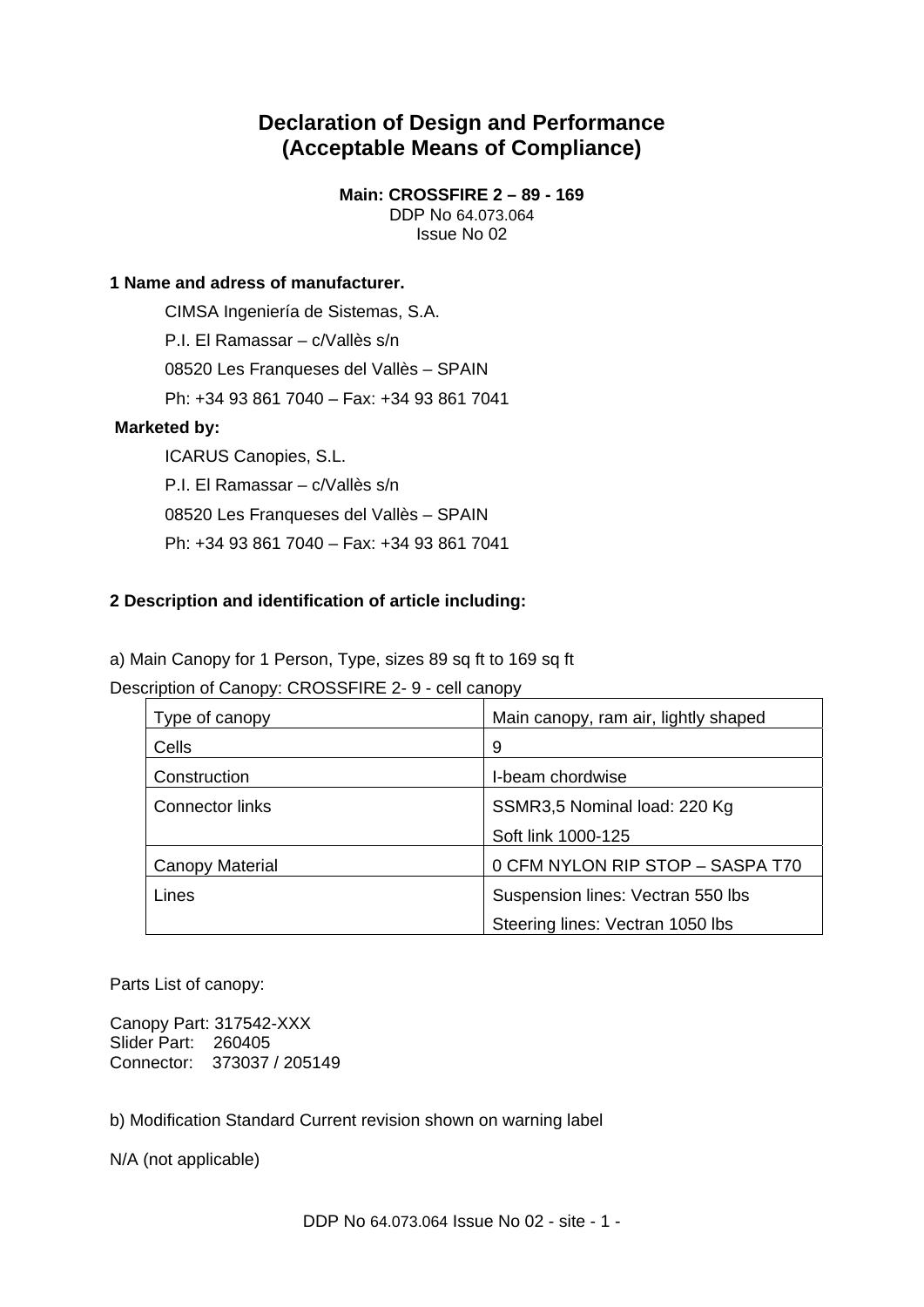#### c) Master drawing record



# d) Weight and overall dimensions: Standart-Size

| <b>CROSSFIRE 2</b>   | <b>Size</b> | Span |       | Chord ctr/tip |      | Canopy       | Slider size in mm |       |
|----------------------|-------------|------|-------|---------------|------|--------------|-------------------|-------|
| -Model               | sq.ft.      | (m)  | (ft)  | (m)           | (ft) | Weight in kg | Length            | Width |
| <b>CROSSFIRE 89</b>  | 89          | 4,64 | 15,22 | 1,90          | 6,32 | 3.18         | 632               | 520   |
| <b>CROSSFIRE 99</b>  | 99          | 4,89 | 16,06 | 2,01          | 6,58 | 3.18         | 667               | 520   |
| CROSSFIRE 109        | 109         | 5,14 | 16,85 | 2,11          | 6,91 | 3.18         | 699               | 520   |
| <b>CROSSFIRE 119</b> | 119         | 5,37 | 17,60 | 2,20          | 7,22 | 3.18         | 731               | 520   |
| CROSSFIRE 129        | 129         | 5,59 | 18,33 | 2,29          | 7,52 | 3.18         | 761               | 520   |
| <b>CROSSFIRE 139</b> | 139         | 5,80 | 19,02 | 2,38          | 7,80 | 3.18         | 776               | 520   |
| <b>CROSSFIRE 149</b> | 149         | 6,00 | 19,70 | 2,46          | 8,08 | 3.18         | 776               | 520   |
| <b>CROSSFIRE 159</b> | 159         | 6,20 | 20,34 | 2,54          | 8,33 | 3.18         | 776               | 520   |
| <b>CROSSFIRE 169</b> | 169         | 6,40 | 20,99 | 2,62          | 8,59 | 3.18         | 776               | 520   |

Control System measured with brake locking loop held to the same point as the connector link. 3.5 stainless steel Maillon Rapide connector link is assumed. All measurements in centimeters.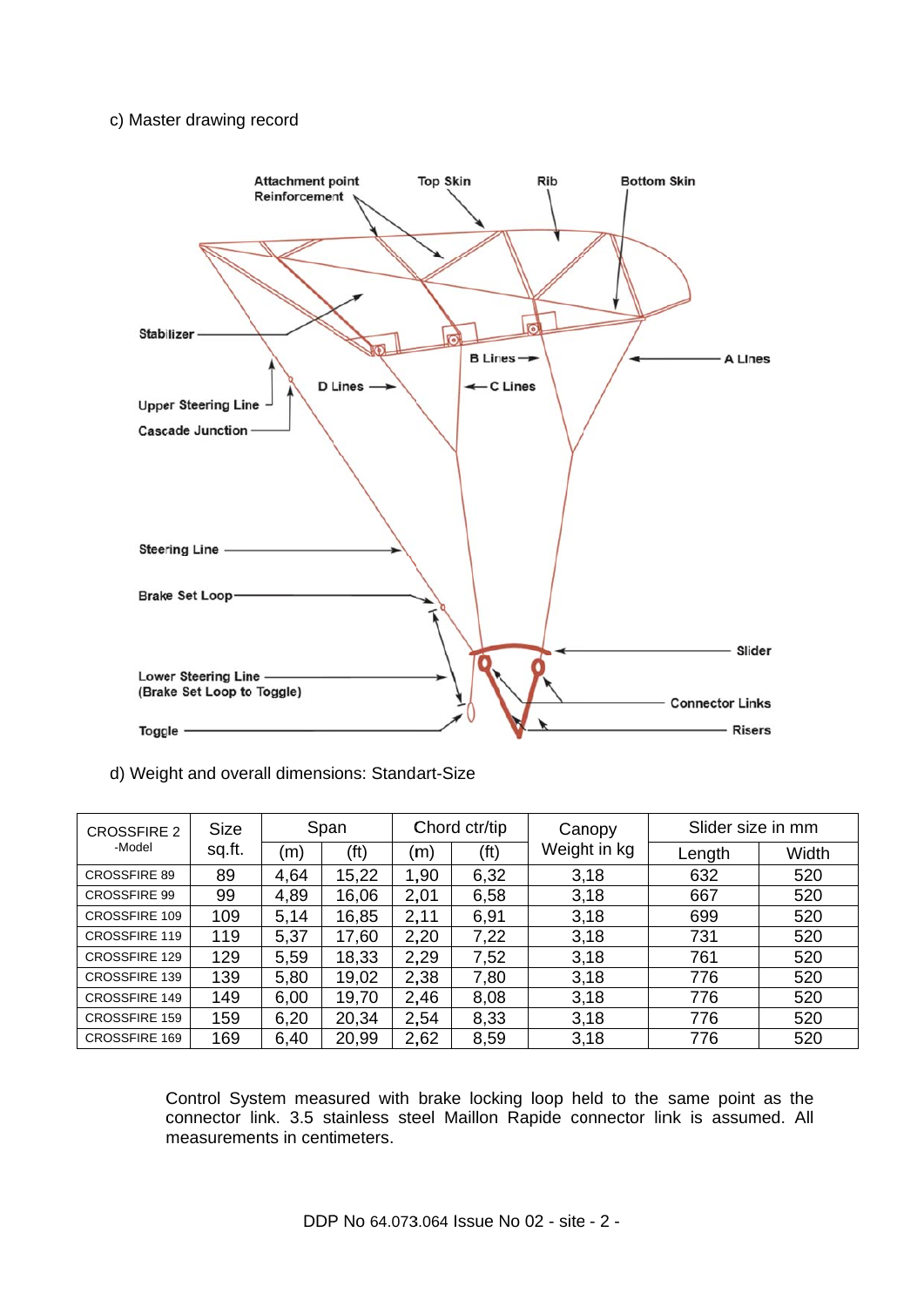

# LEADING EDGE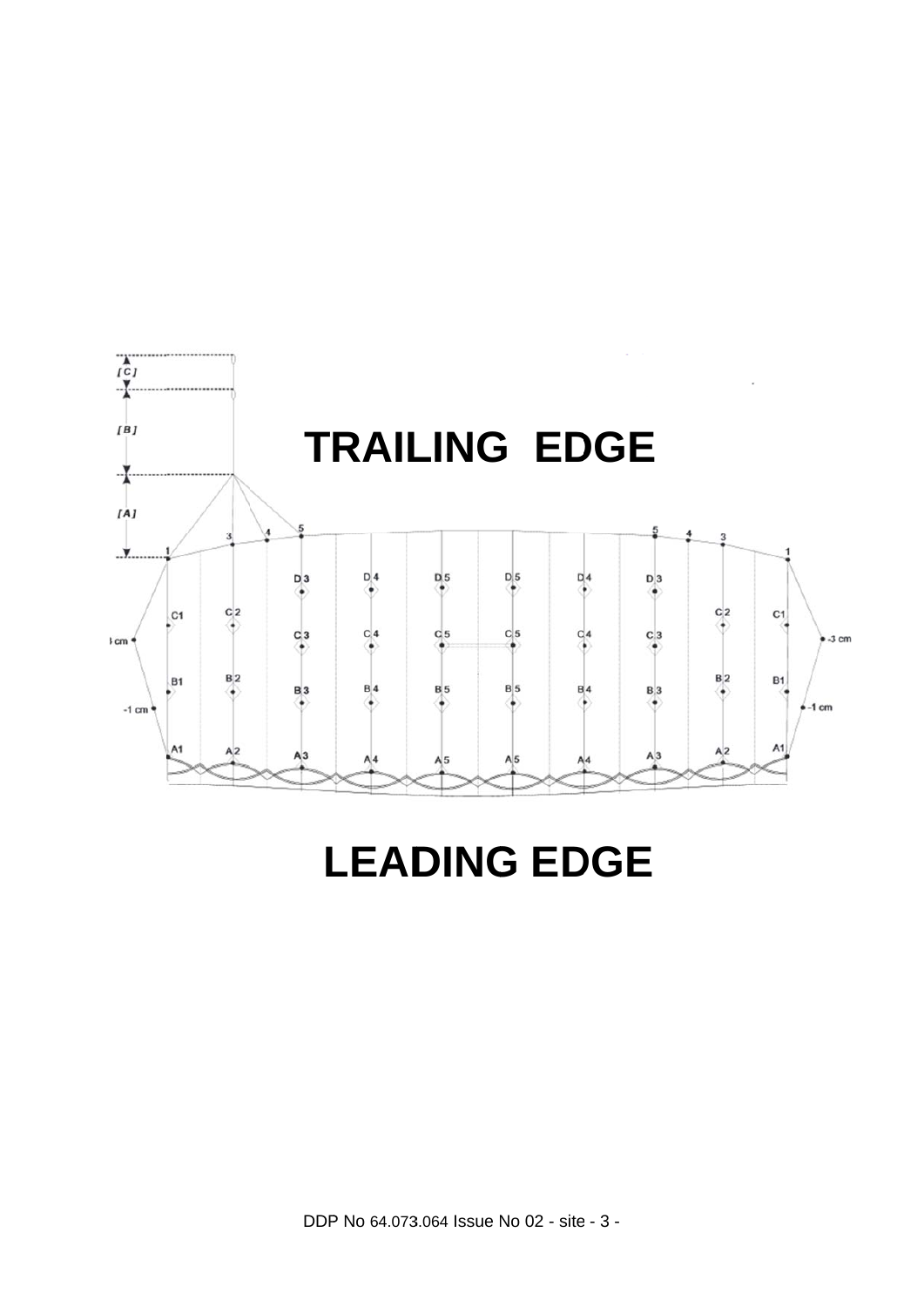|                   |                |       |       |              |       | <b>UPPER</b>          | <b>LOWER</b>          | <b>BRAKE SETTING TO</b> |
|-------------------|----------------|-------|-------|--------------|-------|-----------------------|-----------------------|-------------------------|
| <b>CROSSFIRE2</b> | <b>LINES</b>   | A     | B.    | $\mathsf{C}$ | D     | <b>STEERING LINES</b> | <b>STEERING LINES</b> | <b>SUGGESTED TOGGLE</b> |
|                   |                |       |       |              |       |                       |                       | <b>SETTING</b>          |
|                   | $\mathbf{1}$   | 238,8 | 245,7 | 257,0        |       | 82,8                  | 174,0                 | 44,3                    |
|                   | $\overline{2}$ | 239,0 | 246,8 | 260,5        |       |                       | 174,0                 | 44,3                    |
| <b>TALLA 89</b>   | 3              | 237,9 | 243,3 | 254,7        | 270,8 | 79,6                  | 174,0                 | 44,3                    |
|                   | $\overline{4}$ | 237,8 | 243,3 | 255,0        | 271,4 | 84,7                  | 174,0                 | 44,3                    |
|                   | 5              | 237,9 | 243,3 | 255,2        | 272,1 | 92,9                  | 174,0                 | 44,3                    |
|                   | $\mathbf{1}$   | 254,7 | 262,0 | 273,9        |       | 87,4                  | 185,8                 | 46,8                    |
|                   | $\overline{2}$ | 254,9 | 263,1 | 277,6        |       |                       | 185,8                 | 46,8                    |
| <b>TALLA 99</b>   | 3              | 253,7 | 259,4 | 271,5        | 288,4 | 84,0                  | 185,8                 | 46,8                    |
|                   | 4              | 253,7 | 259,4 | 271,8        | 289,1 | 89,4                  | 185,8                 | 46,8                    |
|                   | 5              | 253,7 | 259,4 | 272,0        | 289,8 | 98,1                  | 185,8                 | 46,8                    |
|                   | $\mathbf{1}$   | 269,8 | 277,4 | 290,0        |       | 91,8                  | 197,0                 | 49,1                    |
|                   | $\overline{2}$ | 270,0 | 278,7 | 293,8        |       |                       | 197,0                 | 49,1                    |
| TALLA 109         | 3              | 268,8 | 274,8 | 287,5        | 305,2 | 88,2                  | 197,0                 | 49,1                    |
|                   | 4              | 268,8 | 274,8 | 287,7        | 305,9 | 93,9                  | 197,0                 | 49,1                    |
|                   | 5              | 268,8 | 274,8 | 288,0        | 306,7 | 103,0                 | 197,0                 | 49,1                    |
|                   | $\mathbf{1}$   | 284,2 | 292,2 | 305,3        |       | 95,9                  | 207,7                 | 51,3                    |
|                   | 2              | 284,5 | 293,5 | 309,3        |       |                       | 207,7                 | 51,3                    |
| <b>TALLA 119</b>  | 3              | 283,2 | 289,4 | 302,7        | 321,2 | 92,2                  | 207,7                 | 51,3                    |
|                   | 4              | 283,1 | 289,4 | 303,0        | 322,0 | 98,1                  | 207,7                 | 51,3                    |
|                   | 5              | 283,2 | 289,4 | 303,2        | 322,8 | 107,6                 | 207,7                 | 51,3                    |
|                   | $\mathbf{1}$   | 298,1 | 306,4 | 320,0        |       | 99,9                  | 217,9                 | 53,4                    |
|                   | $\overline{2}$ | 298,3 | 307,7 | 324,2        |       |                       | 217,9                 | 53,4                    |
| <b>TALLA 129</b>  | 3              | 297,0 | 303,5 | 317,3        | 336,6 | 96,0                  | 217,9                 | 53,4                    |
|                   | $\overline{4}$ | 296,9 | 303,5 | 317,6        | 337,4 | 102,2                 | 217,9                 | 53,4                    |
|                   | 5              | 297,0 | 303,5 | 317,9        | 338,2 | 112,1                 | 217,9                 | 53,4                    |
|                   | $\mathbf{1}$   | 311,0 | 320,0 | 334,2        |       | 103,8                 | 227,8                 | 55,4                    |
|                   | $\overline{2}$ | 311,7 | 321,4 | 338,5        |       |                       | 227,8                 | 55,4                    |
| <b>TALLA 139</b>  | 3              | 310,2 | 317,0 | 331,3        | 351,4 | 99,7                  | 227,8                 | 55,4                    |
|                   | $\overline{4}$ | 310,2 | 317,0 | 331,6        | 352,2 | 106,1                 | 227,8                 | 55,4                    |
|                   | 5              | 310,3 | 317,0 | 331,9        | 353,0 | 116,4                 | 227,8                 | 55,4                    |
|                   | $\mathbf{1}$   | 324,2 | 333,2 | 347,8        |       | 107,5                 | 237,3                 | 57,4                    |
|                   | 2              | 324,5 | 334,6 | 352,3        |       |                       | 237,3                 | 57,4                    |
| TALLA 149         | 3              | 323,0 | 330,0 | 344,9        | 365,6 | 103,2                 | 237,3                 | 57,4                    |
|                   | 4              | 323,0 | 330,0 | 345,2        | 366,5 | 109,9                 | 237,3                 | 57,4                    |
|                   | 5              | 323,1 | 330,0 | 345,5        | 367,3 | 120,5                 | 237,3                 | 57,4                    |
|                   | 1              | 336,7 | 345,9 | 361,0        |       | 111,0                 | 246,5                 | 59,3                    |
| <b>TALLA 159</b>  | $\overline{2}$ | 337,0 | 347,4 | 365,6        |       |                       | 246,5                 | 59,3                    |
|                   | 3              | 335,4 | 342,6 | 358,0        | 379,4 | 106,7                 | 246,5                 | 59,3                    |
|                   | $\overline{4}$ | 335,4 | 342,7 | 358,3        | 380,3 | 113,6                 | 246,5                 | 59,3                    |
|                   | 5              | 335,4 | 342,6 | 358,6        | 381,2 | 124,6                 | 246,5                 | 59,3                    |
|                   | $\mathbf{1}$   | 348,7 | 358,2 | 373,8        |       | 114,5                 | 255,4                 | 61,1                    |
|                   | 2              | 349,0 | 359,7 | 378,6        |       |                       | 255,4                 | 61,1                    |
| <b>TALLA 169</b>  | 3              | 347,4 | 354,9 | 370,7        | 392,8 | 110,0                 | 255,4                 | 61,1                    |
|                   | $\overline{4}$ | 347,4 | 354,9 | 371,0        | 393,7 | 117,1                 | 255,4                 | 61,1                    |
|                   | 5              | 347,4 | 354,9 | 371,3        | 394,6 | 128,4                 | 255,4                 | 61,1                    |

# **3 Specification reference, i.e., JAR-TSO No. and Manufacturer's design specification.**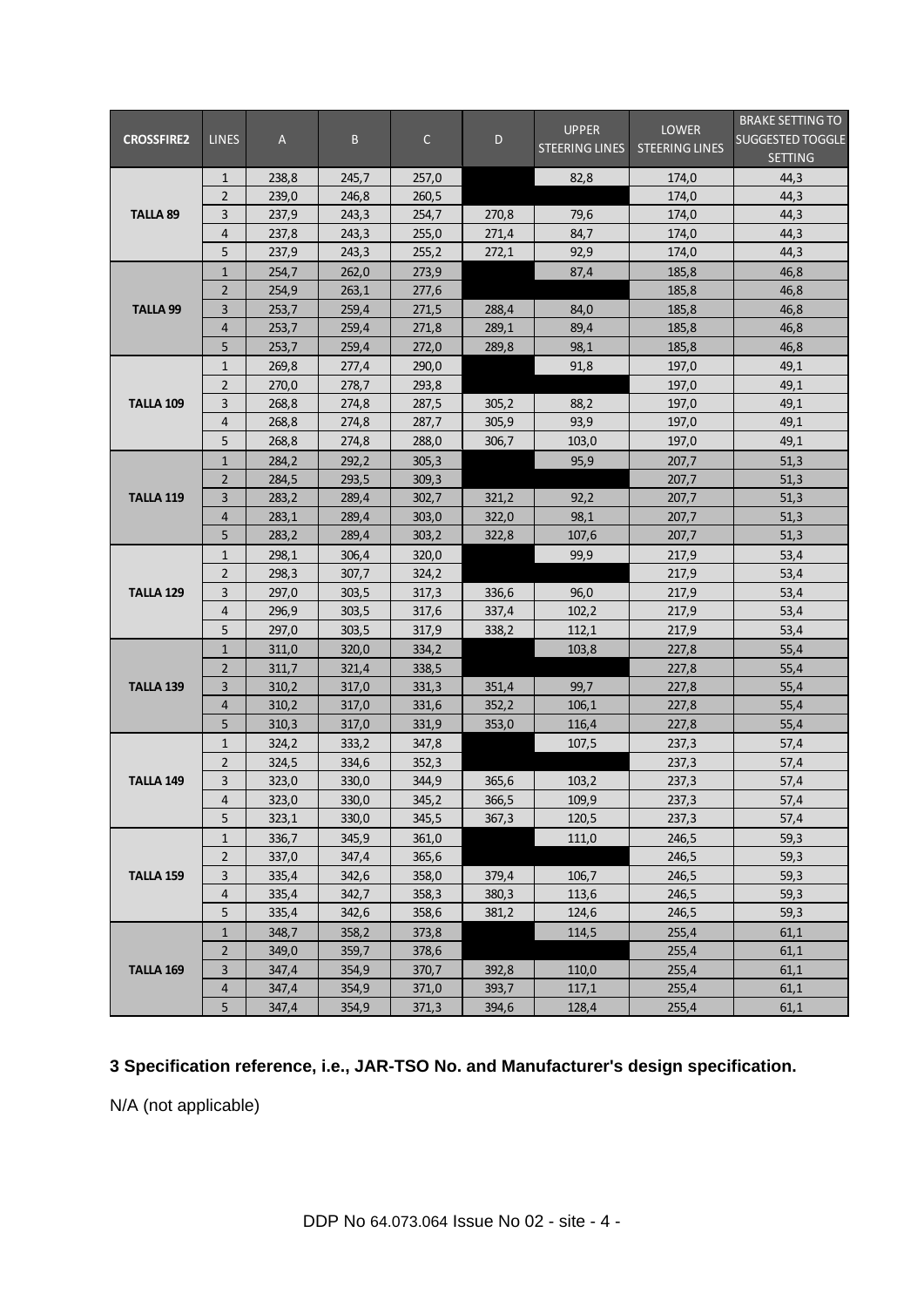# **4 The rated performance of the article directly or by reference to other documents.**

Max. Suspended weight: Standart-Size

|              | Maximum Exit Weight (lbs) |     |     |     |     |     |     |     |     |  |
|--------------|---------------------------|-----|-----|-----|-----|-----|-----|-----|-----|--|
| <b>TALLA</b> | 89                        | 99  | 109 | 119 | 129 | 139 | 149 | 159 | 169 |  |
| Max.         | 78                        | 198 | 218 | 238 | 258 | 278 | 298 | 300 | 300 |  |

Max. Suspended opening speed: 130 KT

Max. Repack Cycle: as per country regulation

# **5 Particulars of approvals held for the equipment:**

No approvals other than that of the manufacturer.

# **6 Reference to qualification test report.**

N/A (not applicable)

# **7 Service and Instruction Manual reference number.**

IC Main Canopy Manual 06.02.01.00 or a following current revision

# **8 Statement of compliance with appropriate (X)-TSO and any deviations therefrom.**

N/A (not applicable)

# **9 (a) Statement of the level of compliance with the JAR-TSO in respect of the ability of the article to withstand various ambient conditions or to exhibit various properties.**

N/A (not applicable)

# **(a) Working and ultimate pressure or loads.**

N/A (not applicable)

# **(b) Limitations of voltage and frequency.**

N/A (not applicable)

# **(c) Time rating (e.g. continuous, intermittent) or duty cycle.**

N/A (not applicable)

#### **(d) Limits of accuracy of measuring instruments.**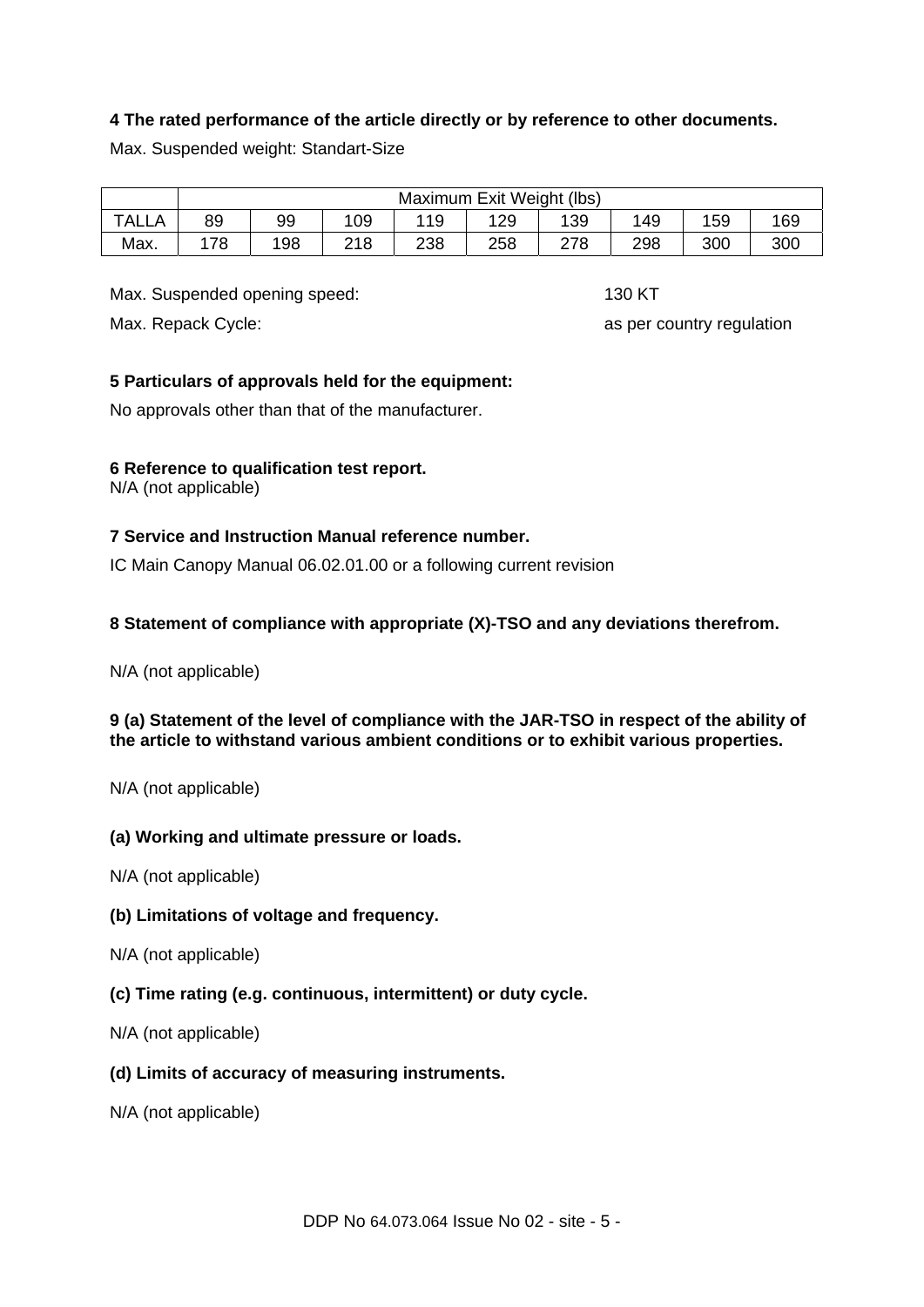# **(e) Whether the equipment is "flameproof" (explosion-proof).**

N/A (not applicable)

# **(f) Whether the equipment is "fire-resistant".**

N/A (not applicable)

# **(g) The compass safe distance.**

N/A (not applicable)

# **(h) Level of radio interference.**

N/A (not applicable)

# **(j) Radio and audio frequency susceptibility.**

N/A (not applicable)

# **(k) Degree of vibration which the equipment will withstand.**

N/A (not applicable)

# **(l) Degree of acceleration and shock which the equipment will withstand.**

N/A (not applicable)

# **(m) Degree of waterproofing or sealing of equipment.**

N/A (not applicable)

# **(n) Ability to withstand sand and dust.**

N/A (not applicable)

# **(o) Ability to resist salt spray and aircraft fluids.**

N/A (not applicable)

# **(p) Fungus resistance.**

N/A (not applicable)

# **(q) Temperature and altitude category.**

N/A (not applicable)

# **(r) Humidity category.**